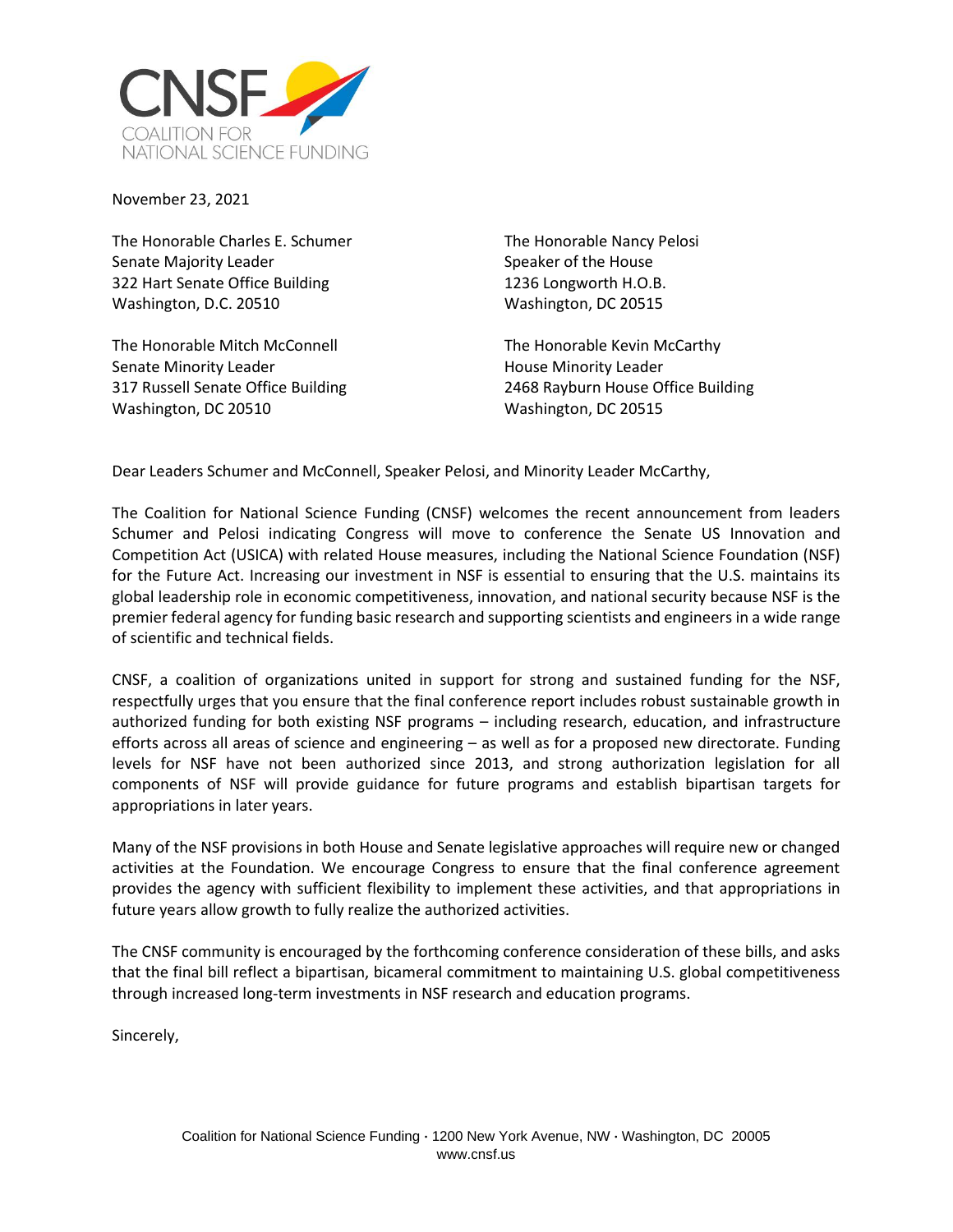

American Anthropological Association American Economic Association American Association for the Advancement of Science American Association of Geographers American Association of Physicists in Medicine (AAPM) American Association of Physics Teachers American Astronomical Society American Chemical Society American Crystallographic Association American Educational Research Association American Geophysical Union American Institute of Biological Sciences American Institute for Medical and Biological Engineering (AIMBE) American Institute of Physics American Mathematical Society American Physical Society American Physiological Society American Political Science Association American Psychological Association American Society of Agronomy American Society of Civil Engineers American Society for Engineering Education American Society of Mechanical Engineers American Society for Microbiology American Society for Pharmacology and Experimental Therapeutics American Society of Plant Biologists American Sociological Association American Statistical Association Arizona State University Association for Psychological Science Association for Women in Mathematics Association of American Medical Colleges Association of American Universities Association of Public and Land-grant Universities Association of Science and Technology Centers (ASTC) Atlanta University Center Consortium

Battelle Biophysical Society Boise State University Boston University Brandeis University Brown University Caltech Cavarocchi Ruscio Dennis Associates Coalition for Academic Scientific Computation Columbia University Computing Research Association Consortium of Social Science Associations Cornell University Council of Graduate Schools Council of Scientific Society Presidents Council on Undergraduate Research Crop Science Society of America Dartmouth College Duke University Ecological Society of America Entomological Society of America Eversole Associates Federal Science Partners Federation of Associations in Behavioral & Brain **Sciences** Federation of American Societies for Experimental Biology Florida State University Forge Policy Solutions Geological Society of America George Mason University Georgia Institute of Technology IEEE-USA Incorporated Research Institutions for Seismology (IRIS) Indiana University Lewis-Burke Associates LLC Linguistic Society of America Massachusetts Institute of Technology Mathematical Association of America Materials Research Society Michigan State University

Coalition for National Science Funding **·** 1200 New York Avenue, NW **·** Washington, DC 20005 www.cnsf.us